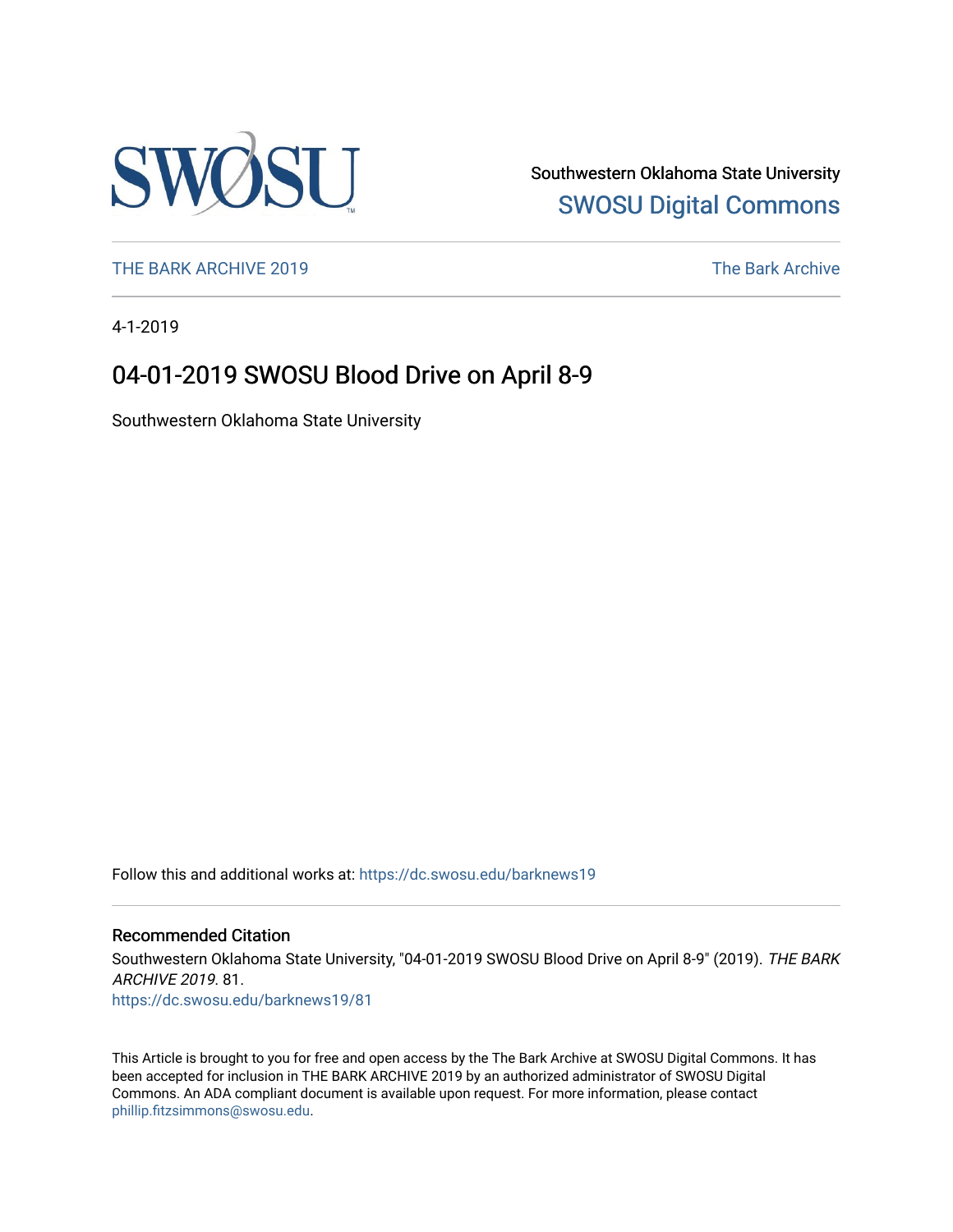



# **SWOSU Blood Drive on April 8-9**

A Southwestern Oklahoma State University student blood drive is Monday and Tuesday, April 8-9, on the Weatherford campus.

The public is invited to participate in the drive from 11 a.m. until 4 p.m. each day in the Wellness Center.

Donors at the drive will get to choose a t-shirt of their choice and be entered to win a storm shelter from FlatSafe.

Even though most people just walk up to donate, appointments can be scheduled by calling the Oklahoma Blood Institute at 877.340.8777 or visit obi.org.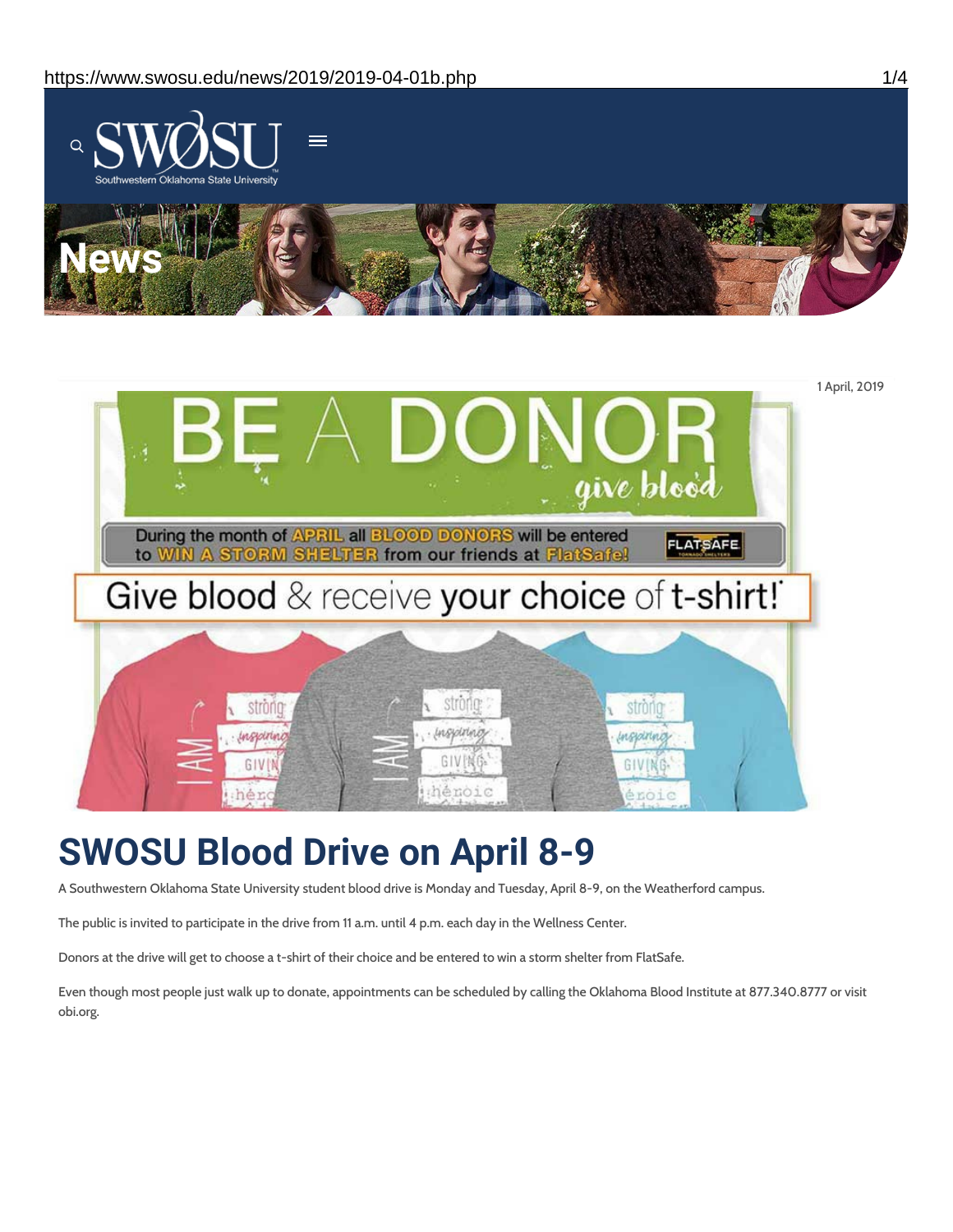| D |
|---|
| D |
| D |
| D |
| D |
| D |
| D |
| D |
| D |
|   |

## **Archive Links**  $2018$  $2019$ [2020](https://www.swosu.edu/news/2020/index.php)  $\bullet$ [Archive](https://dc.swosu.edu/bark/) **Archive Archive Archive Archive Archive** Archive Archive Archive Archive Archive Archive Archive Archive



### Weatherford Campus

100 Campus Drive Weatherford, OK 73096

### Sayre Campus

409 E Mississippi Ave Sayre, OK 73662

Connect to Us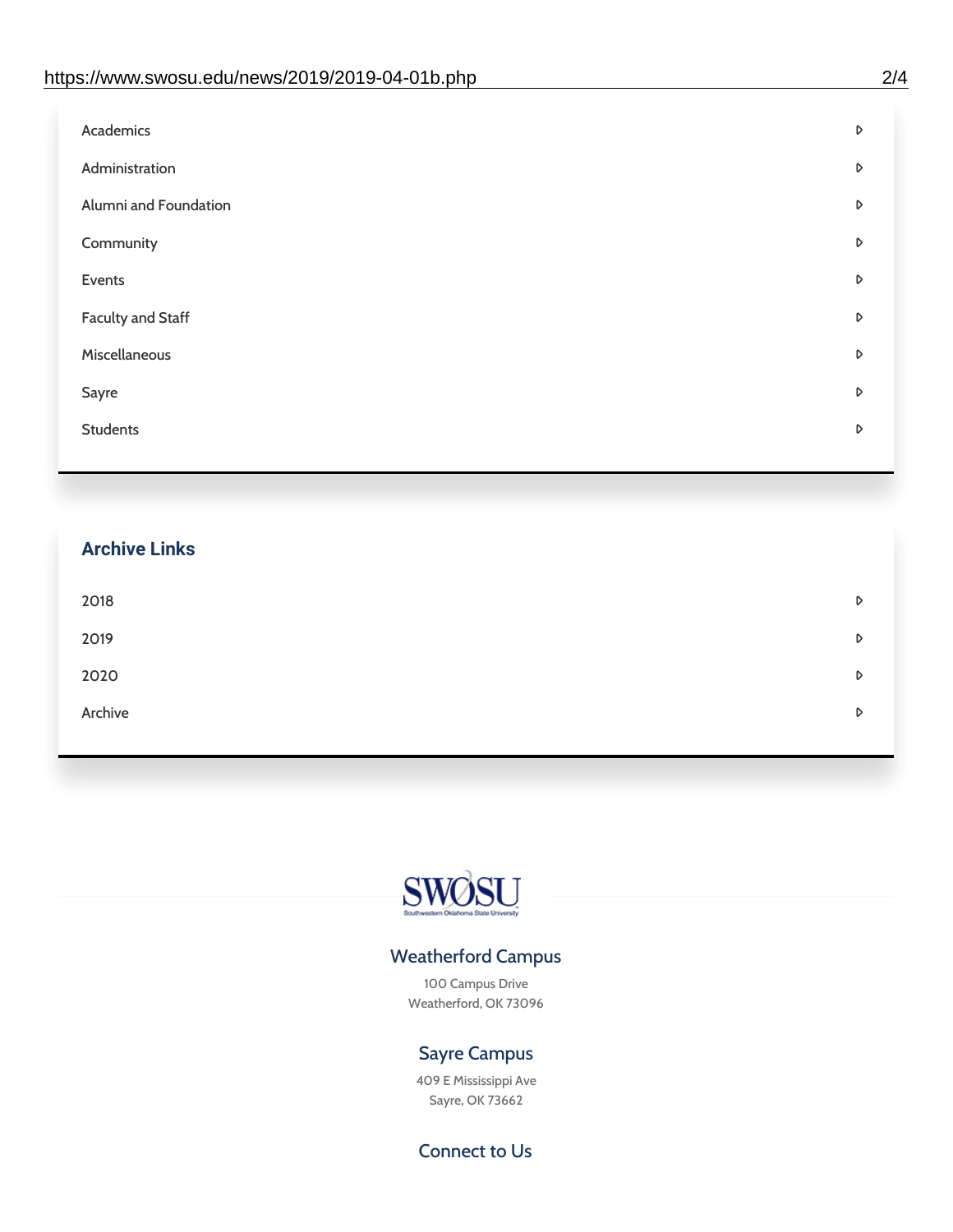千岁回调

Contact [Information](https://www.swosu.edu/about/contact.php) [University/Facility](https://www.swosu.edu/about/operating-hours.php) Hours [Campus](https://map.concept3d.com/?id=768#!ct/10964,10214,10213,10212,10205,10204,10203,10202,10136,10129,10128,0,31226,10130,10201,10641,0) Map

Give to [SWOSU](https://standingfirmly.com/donate)

Shop [SWOSU](https://shopswosu.merchorders.com/)



**[Directory](https://www.swosu.edu/directory/index.php)** 

[Calendar](https://eventpublisher.dudesolutions.com/swosu/)

[Apply](https://www.swosu.edu/admissions/apply-to-swosu.php)

[GoSWOSU](https://qlsso.quicklaunchsso.com/home/1267)

[Jobs@SWOSU](https://swosu.csod.com/ux/ats/careersite/1/home?c=swosu)



Current [Students](https://bulldog.swosu.edu/index.php)

[Faculty](https://bulldog.swosu.edu/faculty-staff/index.php) and Staff

**Enrollment Management** [580.774.3782](tel:5807743782)

> **PR/Marketing** [580.774.3063](tel:5807743063)

**Campus Police** [580.774.3111](tel:5807743111)